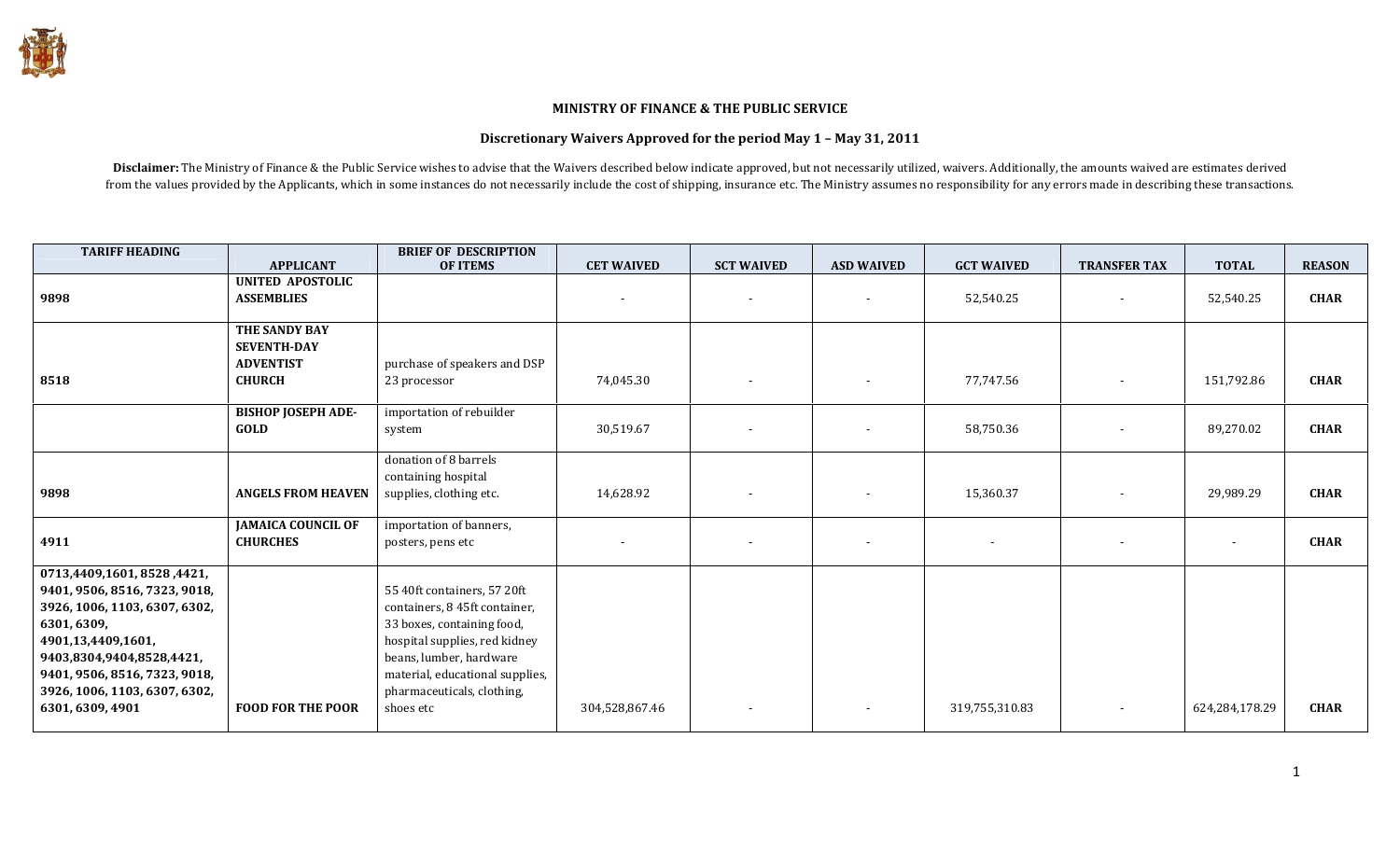

| <b>TARIFF HEADING</b>   |                               | <b>BRIEF OF DESCRIPTION</b>  |                   |                          |                   |                   |                     |              |                  |
|-------------------------|-------------------------------|------------------------------|-------------------|--------------------------|-------------------|-------------------|---------------------|--------------|------------------|
|                         | <b>APPLICANT</b>              | <b>OF ITEMS</b>              | <b>CET WAIVED</b> | <b>SCT WAIVED</b>        | <b>ASD WAIVED</b> | <b>GCT WAIVED</b> | <b>TRANSFER TAX</b> | <b>TOTAL</b> | <b>REASON</b>    |
| 8471, 5965, 8544, 6977, |                               |                              |                   |                          |                   |                   |                     |              |                  |
| 3917, 8535, 8536, 9001, |                               |                              |                   |                          |                   |                   |                     |              |                  |
| 9403,                   | <b>JAMAICA CUSTOMS -</b>      |                              |                   |                          |                   |                   |                     |              |                  |
| 2714                    | <b>MEGASPORTS INITIATIVE</b>  | items imported               | 2,806,628.79      |                          |                   | 2,946,960.23      |                     | 5,753,589.01 | <b>GOVT/CON</b>  |
|                         |                               | importation of items         |                   |                          |                   |                   |                     |              |                  |
|                         |                               | including Stock Extruder,    |                   |                          |                   |                   |                     |              |                  |
|                         |                               | Socket Extruder Verge TCB,   |                   |                          |                   |                   |                     |              |                  |
|                         | <b>JAMAICA INFRASTRUCTURE</b> | Screw Assy M8x35MM Set,      |                   |                          |                   |                   |                     |              |                  |
|                         |                               |                              |                   |                          |                   |                   |                     |              |                  |
| 8477                    | <b>OPERATOR LTD.</b>          | etc.                         |                   | $\overline{\phantom{a}}$ |                   | 2,050,431.95      |                     | 2,050,431.95 | GOVT/CON         |
|                         |                               | importation of 21 Ford       |                   |                          |                   |                   |                     |              |                  |
| 8703                    | <b>JAMAICA DEFENCE FORCE</b>  | Crown Victoria motor cars    | 1,300,426.52      | 2,340,767.73             |                   | 1,775,082.19      |                     | 5,416,276.44 | <b>GOVT/INST</b> |
|                         |                               |                              |                   |                          |                   |                   |                     |              |                  |
|                         |                               | importation of 100,000       |                   |                          |                   |                   |                     |              |                  |
|                         |                               | secured licence forms,       |                   |                          |                   |                   |                     |              |                  |
|                         | <b>TRANSPORT AUTHORITY OF</b> | 80,000 tax stickers and 225  |                   |                          |                   |                   |                     |              |                  |
| 4911                    | <b>JAMAICA</b>                | cases of laminating material | 30,368.32         | $\overline{\phantom{a}}$ |                   | 31,886.74         |                     | 62,255.06    | <b>GOVT/INST</b> |
|                         |                               |                              |                   |                          |                   |                   |                     |              |                  |
|                         |                               | donation of one 40ft         |                   |                          |                   |                   |                     |              |                  |
| 4011,3813, 8413, 8205,  | <b>OFFICE OF THE PRIME</b>    | container hospital           |                   |                          |                   |                   |                     |              |                  |
| 8481, 8544, 8539, 6203, | MINISTER/DEPARTMENT           | beds, and medicals supplies; |                   |                          |                   |                   |                     |              |                  |
| 7310, 5909              | OF LOCAL GOVERNMENT           | fire equipment; paintings    | 242,821.13        | $\overline{\phantom{a}}$ |                   | 254,962.19        |                     | 497,783.32   | <b>GOVT/INST</b> |
|                         |                               |                              |                   |                          |                   |                   |                     |              |                  |
|                         |                               | donation of 3 barrels and 2  |                   |                          |                   |                   |                     |              |                  |
|                         |                               | boxes containing             |                   |                          |                   |                   |                     |              |                  |
| 9898                    | PORTLAND INFIRMARY            | clothing etc.                | 12,009.20         | $\overline{\phantom{a}}$ |                   | 12,609.66         |                     | 24,618.86    | <b>GOVT/INST</b> |
|                         |                               |                              |                   |                          |                   |                   |                     |              |                  |
|                         |                               | purchase of mirrors, lumber  |                   |                          |                   |                   |                     |              |                  |
|                         |                               | post,                        |                   |                          |                   |                   |                     |              |                  |
|                         | <b>LOST WORLD AIRPORT</b>     | white thinset; importation   |                   |                          |                   |                   |                     |              |                  |
| 9401                    | <b>ATTRACTION</b>             | of counter tops              | 341,450.47        |                          |                   | 358,522.99        |                     | 699,973.46   | AIP              |
|                         |                               |                              |                   |                          |                   |                   |                     |              |                  |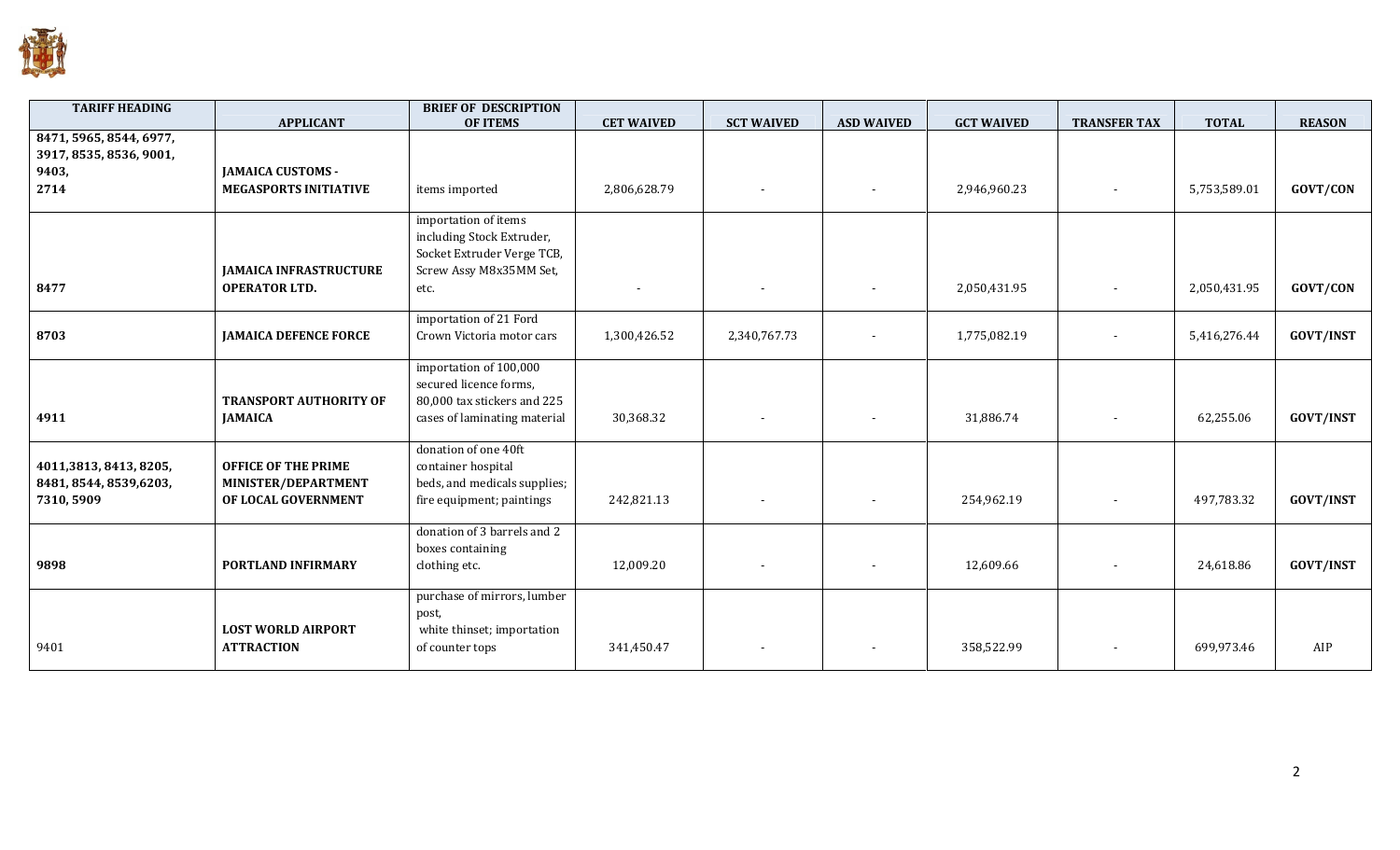

| <b>TARIFF HEADING</b>   | <b>APPLICANT</b>                            | <b>BRIEF OF DESCRIPTION</b><br><b>OF ITEMS</b>        | <b>CET WAIVED</b>        | <b>SCT WAIVED</b>        | <b>ASD WAIVED</b>        | <b>GCT WAIVED</b> | <b>TRANSFER TAX</b>      | <b>TOTAL</b> | <b>REASON</b>       |
|-------------------------|---------------------------------------------|-------------------------------------------------------|--------------------------|--------------------------|--------------------------|-------------------|--------------------------|--------------|---------------------|
|                         |                                             | importation of kayaks,<br>brake pad kts, drive        |                          |                          |                          |                   |                          |              |                     |
| 8903, 8708, 8421, 8708, | <b>CHUKKA CARIBBEAN</b>                     | belts etc.; importation of                            |                          |                          |                          |                   |                          |              |                     |
| 7312, 4010              | <b>ADVENTURES (FALMOUTH)</b>                | draft horses                                          | 436,593.47               | $\sim$                   |                          | 458,423.15        |                          | 895,016.62   | AIP                 |
| 8413,7610, 3105, 3926,  | <b>JAMAICA HYDROPHONICS</b>                 | importation of Green House                            |                          |                          |                          |                   |                          |              |                     |
| 9032                    | <b>LIMITED/RICHARD KHOURI</b>               | <b>Equipment and Material</b>                         | 957,200.44               | $\sim$                   |                          | 1,005,060.46      |                          | 1,962,260.90 | <b>OTHER - AGRI</b> |
| 7309, 7314              | <b>EVERGLADES FARM LIMITED</b>              | purdhase of one pressure<br>tank and fencing material | 480,166.64               |                          |                          | 504,174.98        |                          | 984,341.62   | <b>OTHER - AGRI</b> |
|                         |                                             |                                                       |                          |                          |                          |                   |                          |              |                     |
| 8436                    | <b>AMBASSADOR DERRICK</b><br><b>HEAVENS</b> | purchase of irrigation<br>equipment                   |                          |                          |                          | 262,744.01        |                          | 262,744.01   | <b>OTHER - AGRI</b> |
| 8436                    | <b>JASON MCEWAN</b>                         | importation of a beekeeping<br>equipment              | 13,404.34                | $\overline{\phantom{a}}$ |                          | 14,074.55         |                          | 27,478.89    | <b>OTHER - AGRI</b> |
| 8303, 8438              | <b>GK FOODS AND SERVICES</b>                | importation of packaging<br>house material            | 115,762.53               |                          |                          | 121,550.66        |                          | 237,313.19   | <b>OTHER - AGRI</b> |
| 8436                    | <b>MR. LIONEL HENRY</b>                     | importation of a beekeeping<br>equipment              | 11,353.54                | $\sim$                   |                          | 11,921.21         |                          | 23,274.75    | <b>OTHER - AGRI</b> |
| 8436                    | <b>NEWPORT MILLS LIMITED</b>                | purchase of agricultural<br>equipment                 | 41,325.91                | $\overline{\phantom{a}}$ | $\overline{\phantom{a}}$ | 43,392.21         |                          | 84,718.12    | <b>OTHER - AGRI</b> |
| 8703                    | <b>DELROY CAMPBELL</b>                      | 2011 Toyota Hilux Vigo<br>cc2982                      |                          | 720,468.00               | $\overline{\phantom{a}}$ | 756,491.40        |                          | 1,476,959.40 | <b>OTHER - AGRI</b> |
| 8703                    | <b>GARY GRANT</b>                           | 2011 Volkswagen Amarok-<br>highline cc2000            | $\overline{\phantom{a}}$ | 477,361.51               |                          | 501,229.59        | $\overline{\phantom{a}}$ | 978,591.10   | <b>OTHER - AGRI</b> |
| 8703                    | POST HARVEST ASSOCIATES                     | 2012 Volkswagen Amarok-<br>highline cc2000            |                          | 428,925.48               |                          | 450,371.75        |                          | 879,297.23   | <b>OTHER - AGRI</b> |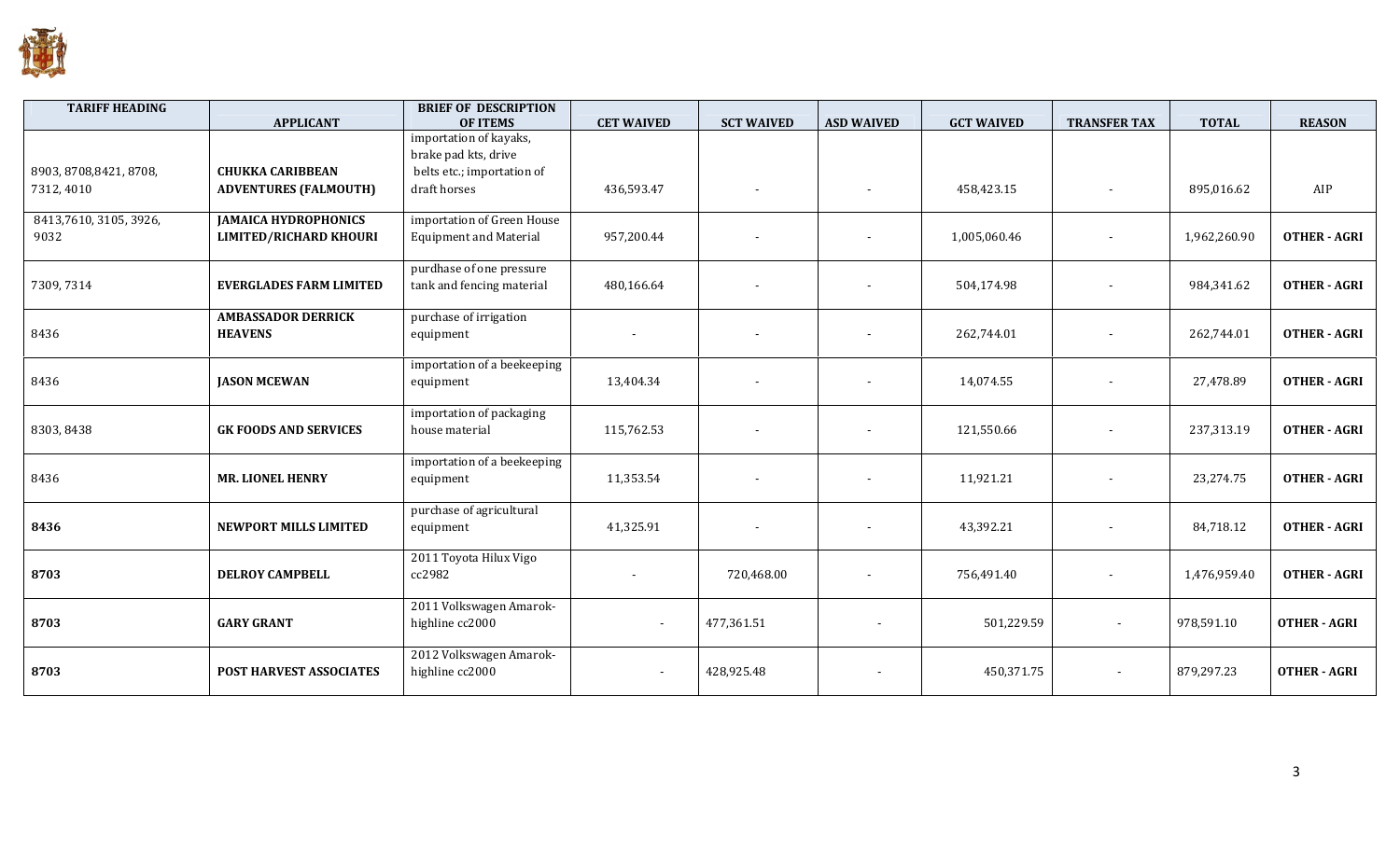

| <b>TARIFF HEADING</b>                                      | <b>APPLICANT</b>                                                            | <b>BRIEF OF DESCRIPTION</b><br><b>OF ITEMS</b> | <b>CET WAIVED</b> | <b>SCT WAIVED</b>        | <b>ASD WAIVED</b>        | <b>GCT WAIVED</b> | <b>TRANSFER TAX</b>      | <b>TOTAL</b>  | <b>REASON</b>                   |
|------------------------------------------------------------|-----------------------------------------------------------------------------|------------------------------------------------|-------------------|--------------------------|--------------------------|-------------------|--------------------------|---------------|---------------------------------|
| 8703                                                       | <b>EDWARD L. HEPBURN</b>                                                    | 2013 Volkswagen Amarok-<br>highline cc2000     | $\blacksquare$    | 480,881.51               | $\blacksquare$           | 504,925.59        | $\overline{\phantom{a}}$ | 985,807.10    | <b>OTHER - AGRI</b>             |
| 8703                                                       | <b>DANNIE WRIGHT</b>                                                        | 2011 Nissan Navara D/cab<br>pick cc2488        | $\blacksquare$    | 400,827.23               | $\sim$                   | 420,868.59        | $\blacksquare$           | 821,695.81    | <b>OTHER - AGRI</b>             |
| 8703                                                       | <b>EWAN STEPHENSON</b>                                                      | 2011 Toyota Tacoma pre-<br>Runner cc2700       |                   | 975,925.37               | $\overline{\phantom{a}}$ | 597,754.29        | $\overline{\phantom{a}}$ | 1,573,679.66  | <b>OTHER - AGRI</b>             |
| 8703                                                       | <b>FRANKFORD NOTICE</b>                                                     | 2011 Toyoya Hilux D/cab<br>pickup cc2500       |                   | 451,651.10               | $\overline{\phantom{a}}$ | 474,233.65        | $\sim$                   | 925,884.75    | <b>OTHER - AGRI</b>             |
| 8703                                                       | <b>RUDYARD MEARS</b>                                                        | 2011 Nissan Navara D/cab<br>pick cc2488        |                   | 457,641.27               |                          | 480,523.34        |                          | 938,164.61    | <b>OTHER - AGRI</b>             |
| 8703                                                       | <b>HAROLD BABOLAL</b>                                                       | 2011 Toyota Tacoma pre-<br>Runner cc2700       |                   | 526,003.39               | $\overline{\phantom{a}}$ | 552,303.56        | $\overline{\phantom{a}}$ | 1,078,306.96  | <b>OTHER - AGRI</b>             |
| 4911                                                       | <b>CARIBBEAN HOTEL &amp;</b><br><b>TOURISM INVEST</b><br><b>CONFERENCE</b>  | promotional items                              | 65,657.86         | $\overline{\phantom{a}}$ | $\overline{\phantom{a}}$ | 68,940.75         | $\overline{\phantom{a}}$ | 134,598.60    | <b>OTHER-</b><br><b>TOURISM</b> |
| 8306, 4820, 8473, 8517,<br>8528, 8519, 8544, 7616,<br>8518 | <b>BEST BUY 2011 JAMAICA</b>                                                | promotional items                              | 70,001.16         |                          |                          | 73,501.22         |                          | 143,502.38    | <b>OTHER-</b><br><b>TOURISM</b> |
| 5703, 9403, 9405, 8205                                     | <b>BEST BUY 2011</b><br><b>JAMAICA/ROGERS</b><br><b>COMMUNICATIONS INC.</b> | promotional items                              | 4,991,822.03      | $\overline{\phantom{a}}$ |                          | 5,241,413.13      | $\overline{\phantom{a}}$ | 10,233,235.16 | <b>OTHER-</b><br><b>TOURISM</b> |
| 7117, 6302, 3926, 6217,<br>4911, 6307, 7326, 4817          | <b>RBC WEALTH MANAGEMENT</b>                                                | promotional items                              | 336,350.72        |                          |                          | 353,168.26        | $\overline{\phantom{a}}$ | 689,518.98    | OTHER-<br><b>TOURISM</b>        |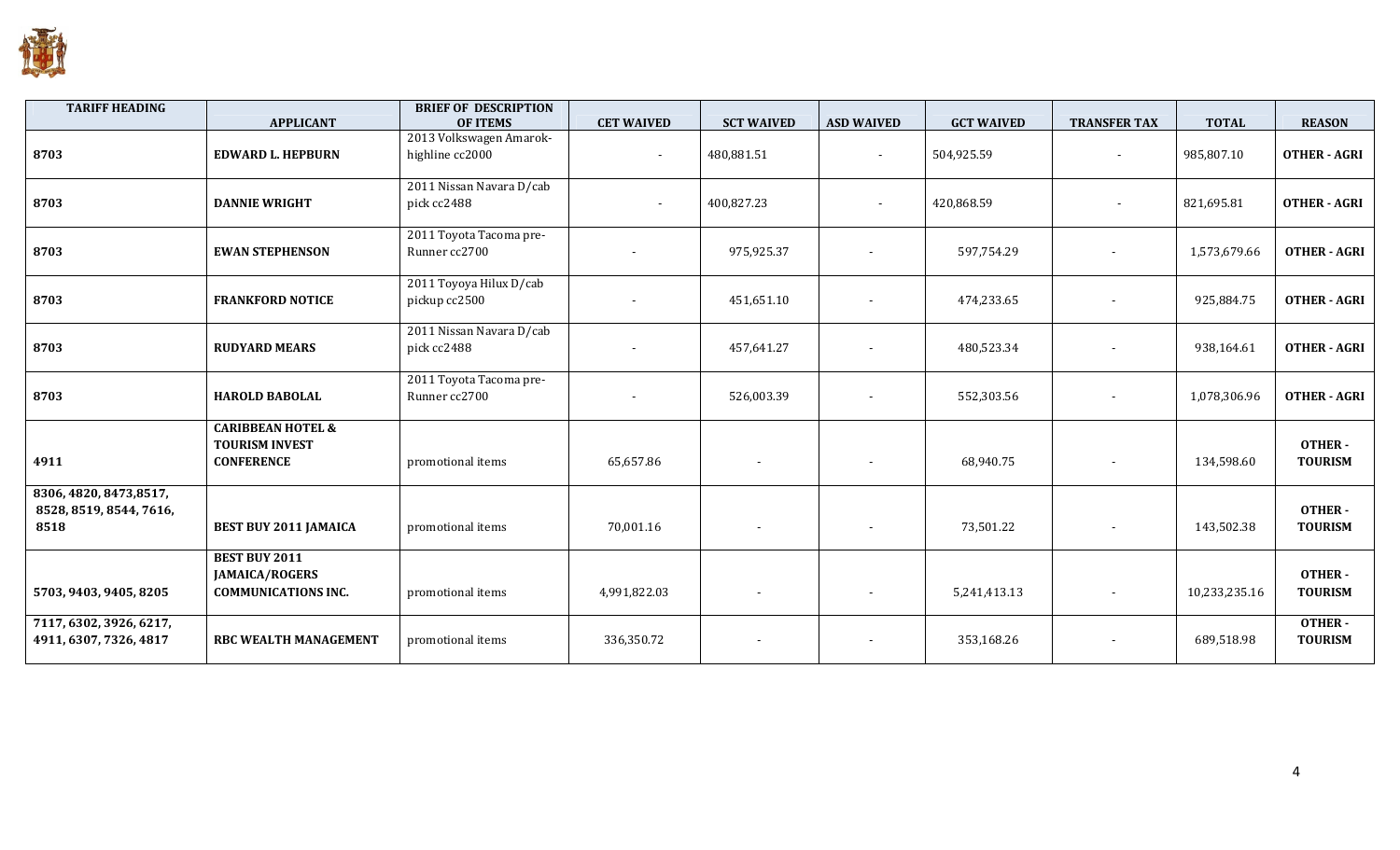

| <b>TARIFF HEADING</b>                                            | <b>APPLICANT</b>                                                                      | <b>BRIEF OF DESCRIPTION</b><br><b>OF ITEMS</b> | <b>CET WAIVED</b> | <b>SCT WAIVED</b>        | <b>ASD WAIVED</b> | <b>GCT WAIVED</b> | <b>TRANSFER TAX</b> | <b>TOTAL</b>   | <b>REASON</b>                   |
|------------------------------------------------------------------|---------------------------------------------------------------------------------------|------------------------------------------------|-------------------|--------------------------|-------------------|-------------------|---------------------|----------------|---------------------------------|
| 4202, 9006, 6402                                                 | <b>RBC WEALTH</b><br>MANAGEMENT/MOSQUITO                                              | promotional items                              | 1,218,022.18      | $\overline{\phantom{a}}$ |                   | 1,278,923.29      |                     | 2,496,945.47   | OTHER-<br><b>TOURISM</b>        |
| 4911                                                             | <b>STAPLES RETAIL PRESIDENT'S</b><br><b>CLUB</b>                                      | promotional items                              | 22,983.68         |                          |                   | 24,132.86         |                     | 47,116.54      | OTHER-<br><b>TOURISM</b>        |
| 4911                                                             | THE SOURCE LEADERS CLUB                                                               | promotional items                              | 82,803.00         |                          |                   | 86,943.14         |                     | 169,746.14     | OTHER-<br><b>TOURISM</b>        |
| 4911                                                             | WAWA INC/A & R MARKETING<br>& PROMOTIONS INC.                                         | promotional items                              | 45,024.00         | $\overline{\phantom{a}}$ |                   | 47,275.20         |                     | 92,299.20      | OTHER-<br><b>TOURISM</b>        |
| 9004, 4202, 4421, 7009,<br>3926, 5209, 6307, 9605,<br>8211, 3919 | <b>AVIVA/MILLION DOLLAR</b><br><b>CLUB-MAUI JIM SUNGLASSES</b>                        | promotional items                              | 149,755.83        | $\blacksquare$           | $\blacksquare$    | 157,243.62        |                     | 306,999.45     | <b>OTHER-</b><br><b>TOURISM</b> |
| 9004, 4202, 4421, 7009,<br>3926, 5209, 6307                      | <b>3M FOOD SAFETY -MAUI JIM</b><br><b>SUNGLASSES</b>                                  | promotional items                              | 106,253.21        |                          |                   | 111,565.87        |                     | 217,819.08     | <b>OTHER-</b><br><b>TOURISM</b> |
| 9403, 8521, 6302 8473                                            | <b>BEST BUY 2011 JAMAICA -</b><br><b>MICROSOFT CANADA</b>                             | promotional items                              | 35,624.00         |                          |                   | 37,405.20         |                     | 73,029.20      | <b>OTHER-</b><br><b>TOURISM</b> |
| 8521, 8537, 8471, 8528                                           | <b>BEST BUY 2011 JAMAICA -</b><br><b>SONY COMPUTER</b><br><b>ENTERTAINMENT CANADA</b> | promotional items                              | 134,266.86        | $\blacksquare$           |                   | 140,980.20        |                     | 275,247.05     | <b>OTHER-</b><br><b>TOURISM</b> |
| 8703                                                             | <b>DEVON GORDON</b>                                                                   | importation of 1984<br>Oldsmobile              |                   | 30,901.07                |                   |                   |                     | 30,901.07      | <b>OTHER</b>                    |
| 8609                                                             | <b>NAVAIR JAMAICA LIMITED</b><br><b>FLIGHT TRAINING</b><br><b>SCHOOL</b>              | donation of one 20ft<br>container              | 25,719.00         | $\overline{\phantom{a}}$ |                   | 27,004.95         |                     | 52,723.95      | <b>OTHER</b>                    |
| <b>TOTAL</b>                                                     |                                                                                       |                                                | 318,721,856.15    | 7,291,353.66             |                   | 342,198,705.98    |                     | 668,211,915.78 |                                 |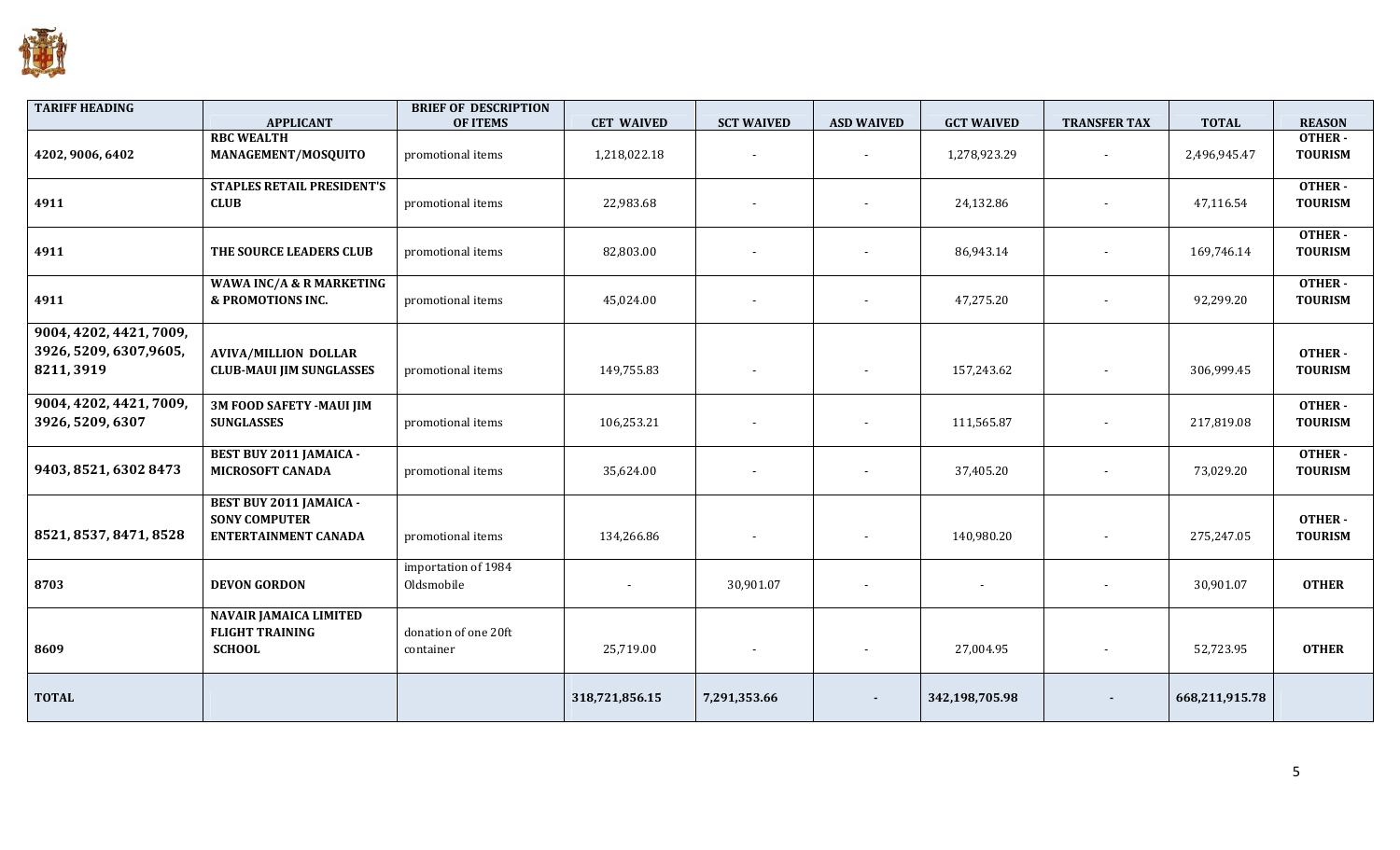

| <b>KEY</b>                                              | <b>CLASSIFICATION</b>                                                     | <b>CET WAIVED</b> | <b>SCT WAIVED</b> | <b>ASD WAIVED</b> | <b>GCT WAIVED</b> | <b>TT-WAIVED</b> | <b>TOTAL</b>   |
|---------------------------------------------------------|---------------------------------------------------------------------------|-------------------|-------------------|-------------------|-------------------|------------------|----------------|
| <b>CHAR</b>                                             | CHARITABLE<br>ORGANIZATIONS/ACTIVITIES                                    | 304,648,061.34    |                   |                   | 319,959,709.37    | $\sim$           | 624,607,770.71 |
| GOVT/CON                                                | <b>GOVERNMENT CONTRACTS</b>                                               | 2,806,628.79      | $\sim$            | $\blacksquare$    | 4,997,392.18      | $\blacksquare$   | 7,804,020.97   |
| <b>GOVT/INST</b>                                        | <b>GOVERNMENT INSTITUTIONS</b>                                            | 1,585,625.17      | 2,340,767.73      | $\sim$            | 2,074,540.78      | $\sim$           | 6,000,933.68   |
| <b>ATTRACTIONS INCENTIVES</b><br><b>PROGRAMME (AIP)</b> | APPROVED TOURISM                                                          | 778,043.94        |                   |                   | 816,946.13        | $\sim$           | 1,594,990.07   |
| <b>OTHER-AGRI</b>                                       | NOT RELATED TO ANY APPROVED<br>AGRICULTURAL INCENTIVE<br><b>PROGRAMME</b> | 1,619,213.40      | 4,919,684.86      | ٠                 | 6,701,619.83      | $\sim$           | 13,240,518.09  |
|                                                         | NOT RELATED TO ANY APPROVED<br>TOURISM INCENTIVE PROGRAMME                |                   |                   |                   |                   |                  |                |
| <b>OTHER-TOURISM</b>                                    | <b>INCENTIVE PROGRAM</b>                                                  | 7,258,564.51      |                   | ٠                 | 7,621,492.74      | $\sim$           | 14,880,057.25  |
| <b>OTHER</b>                                            | <b>OTHER REASONS</b>                                                      | 25,719.00         | 30,901.07         | $\sim$            | 27,004.95         | ٠.               | 83,625.02      |
| <b>TOTAL</b>                                            |                                                                           | 318,721,856.15    | 7,291,353.66      | ۰.                | 342,198,705.98    | ۰.               | 668,211,915.78 |

KEY - SUBJECT TO MONTHLY DISCRETIONARY CAP